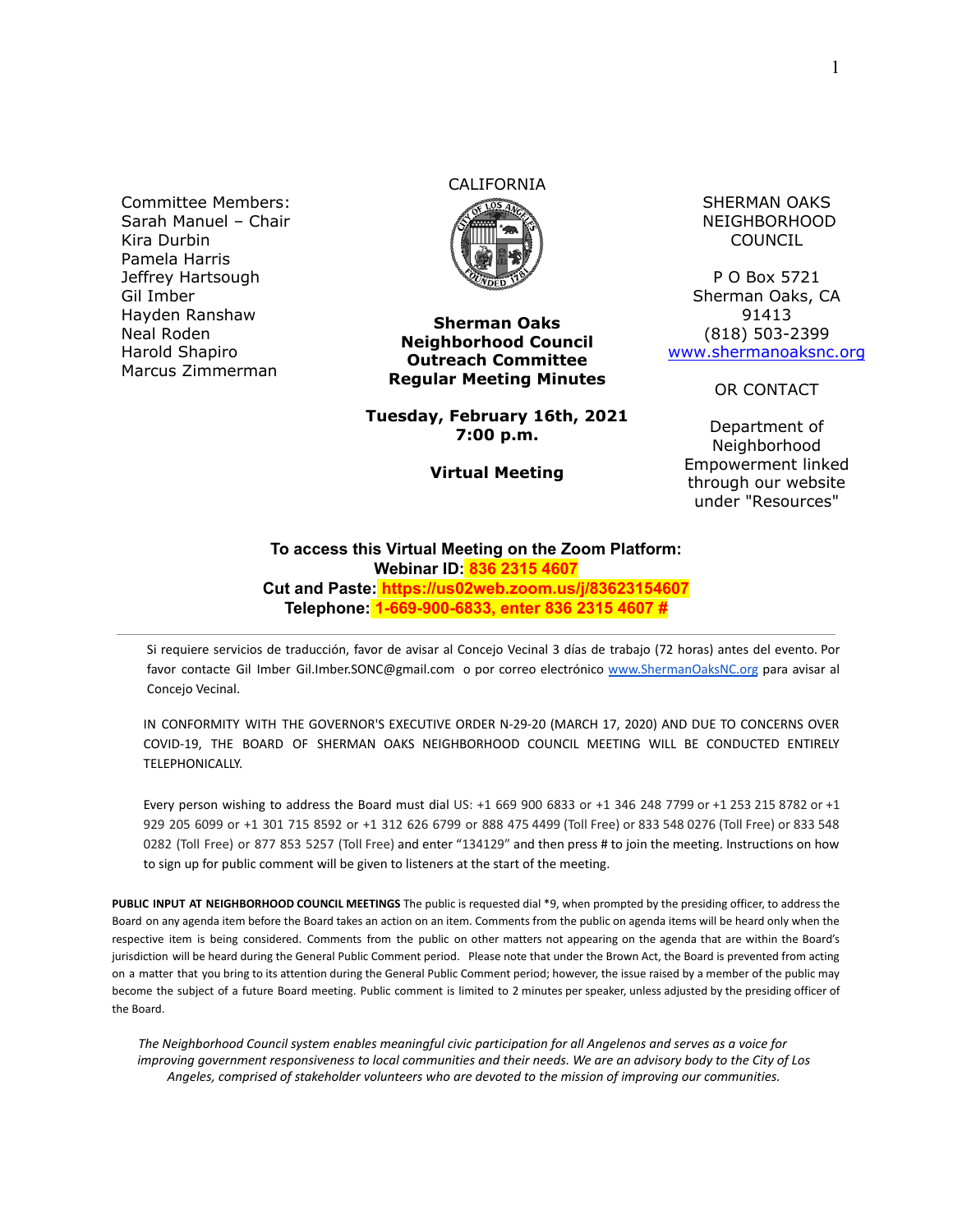#### **AGENDA**

- **1. Call to Order and Welcome** Chair, Sarah Manuel, *Called to order at 7:07pm.*
- **2. Roll Call and Introductions** Chair, Sarah Manuel, Committee Member, Gil Imber Present: Kira Durbin, Pamela Harris, Jeffrey Hartsough, Sarah Manuel, Hayden Ranshaw, Harold Shapiro, Absent: Gil Imber, Neal Roden, Marcus Zimmerman. Quorum of 6.

#### **3. Administrative Motions: ACTION ITEM. ROLL CALL VOTE REQUIRED.**

A. Approval of Prior Meeting Minutes

i. January 19th, 2021 – Regular Meeting Minutes -- **ACTION ITEM. ROLL CALL VOTE REQUIRED.**

*A motion was present to approved the January 19th Regular Outreach Meeting Minutes by Jeffrey Hartsough and seconded by Harold Shapiro. Motion passes with 5 yays, 1 abstention and 3 absences. Approved by Pamela Harris, Jeffrey Hartsough, Sarah Manuel, Hayden Ranshaw, Harold Shapiro. Abstentions: Kira Durbin. Absences: Gil Imber, Neal Roden, Marcus Zimmerman.*

**4. Chair's Report: 3 minutes,** Sarah Manuel *A report was shared by chair, Sarah Manuel.*

- **5. Project Updates & Discussion with SONC President, Jeffrey Hartsough and SONC Finance Chair, Candy Williams (20 minutes)** *Please see supporting documentation. Public Comment for each sub-agendized item.*
	- A. Neighbor Assistance Program Marcus Zimmerman
	- B. Working Group Kira Durbin, Pamela Harris
	- C. Webcorner Update Harold Shapiro
	- D. Website Gil Imber

E. Newsletter - The Ziff Flyer & Social Media Platform Metrics - Sarah Manuel *A discussion was held and public comment was offered with each sub-agendized item.*

**6. Public Official Comment: 2 minutes each** *Comments by public officials*

**7. Public Comment**: **2 minutes each** *Comments by the public on non-agenda items within the SONC Outreach Committee's jurisdiction.*

#### **8. SONC Election Discussion with SONC Election Chair, Lisa Petrus, (20-minutes)**

A. Discussion of purchase of promotion materials and strategy for the call to action for voter registration.

*A discussion was held and deferred to a working group.*

## **9. SONC Virtual Movie Series -- ACTION ITEM. ROLL CALL VOTE. (10-minutes)**

A. A motion to approve SONC Virtual Movie Series up to the amount of \$3000. The Virtual Movie Series will be held from March 2021 - December 2021 featuring but not limited to a [Hollywood Documentary](https://www.youtube.com/watch?v=xZ6T-qlO7w4) of [Marsha](https://www.imdb.com/name/nm0402554/bio) Hunt and Public-domain [family-friendly cartoons with the musical accompaniment](https://youtu.be/vrODRjLJjuY) by professional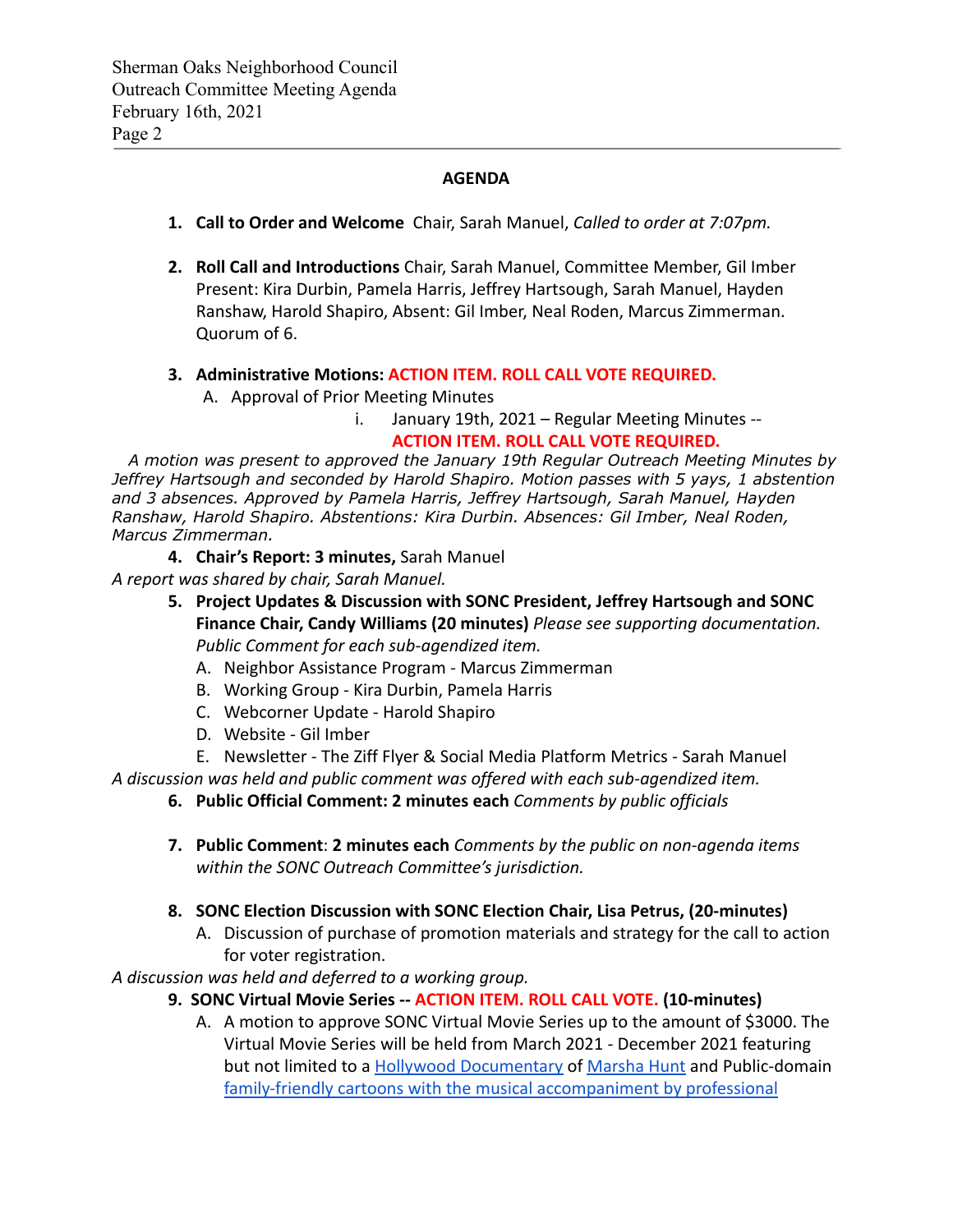[musician, Gil Imber.](https://youtu.be/vrODRjLJjuY) Funding will applied to the purchase of the Hauptwerk program paid to Gil Imber as well as professional fees for Marsha Hunt. Please see supporting documentation. **ACTION ITEM. ROLL CALL VOTE.**

*This motion has been deferred to next Outreach Meeting.*

- **10. Discussion Youth Representative Service Project- Hayden Ranshawn (10-minutes)**
	- A. Youth Rep to announce a service project and identify how Outreach can support the process.

*This item was deferred to next meeting.*

**11. Discussion on Outreach Roadmap 2021 (5-minutes)** *Please see supporting documentation.*

*This item was deferred to next meeting.*

### **12. Discussion on Project Proposal with CD4 (10-minutes)**

*This item was deferred to next meeting.*

## **13. Discussion on designing a [Utility Box](https://youtu.be/oeBes1fJV5s) for the Sherman Oaks Neighborhood Council with Sherman Oaks Chamber of Commerce.**

*Please see supporting documentation.*

*This item was deferred to next meeting.*

**14. New Business** – Introduction topics for consideration of the Outreach Committee at future meetings: (**5 minutes)** *Public Comment for each sub-agendized item.*

- A. Create Branding Kits for Committees
- B. Other items for consideration for next Agenda(s)

## **15. Announcements** on items within the SONC Outreach Committee's jurisdiction

- **⮚ SONC Candidate Election Registration closes Feb 23rd, 5pm**
- **⮚ SONC Speaker Series Webinar, Sat, Feb 27th, 2pm**
- **⮚ The Valley of Change 2nd Saturday of the Month, Next one is March 13th - Helping Friends in Need**
- **⮚ Next Outreach Meeting, March 16th, 2021, 7pm**
- **⮚ NHIFP is seeking volunteers, Email Barbara @ bjavitz@gmail.com**

**16. Adjourn** *at 9:16pm by Chair, Sarah Manuel*

**THE AMERICAN WITH DISABILITIES ACT** As a covered entity under Title II of the Americans with